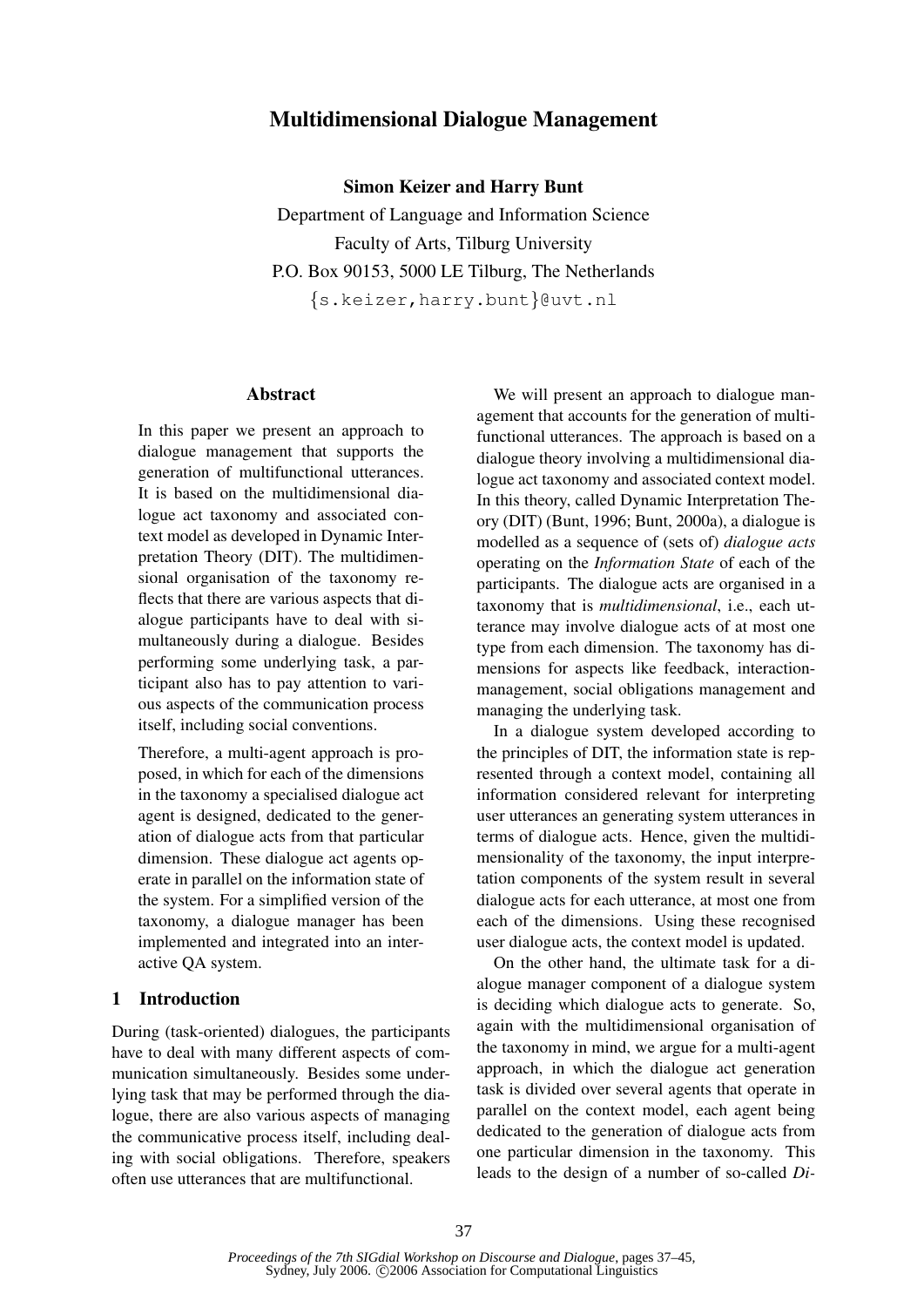*alogue Act Agents*, including e.g. a task-oriented agent, two feedback agents and an agent dealing with social obligations management.

The multi-agent approach to dialogue management itself is not new: JASPIS (Turunen and Hakulinen, 2000; Salonen et al., 2004) is a multiagent framework for dialogue systems which allows for implementations of several agents for the same tasks, varying from input interpretation and output presentation to dialogue management. Depending on the situation, the agent that is most appropriate for a given task is selected in a process involving several so-called 'evaluators'. In JASPIS the multi-agent approach is aimed at flexibility and adaptiveness, while our approach focuses more on supporting multidimensionality in communication.

In a very general sense, our dialogue management approach follows an information state update approach similar to the dialogue managers that are developed within the TRINDI framework (Larsson and Traum, 2000). For example, Matheson et al. (2000) describe the implementation of a dialogue management system focusing in the concepts of grounding and discourse obligations.

An approach to dialogue management which identifies several simultaneous processes in the generation of system utterances, is described in (Stent, 2002). In this approach, which is implemented in the TRIPS dialogue system, dialogue contributions are generated through three core components operating independently and concurrently, using a system of conversation acts organised in several levels (Traum and Hinkelman, 1992).

Although there are apparent similarities between our approach and that of the TRINDI based dialogue managers and the TRIPS system, there are clear differences as well, which for an important part stem from the system of dialogue acts used and the way the information state is organised. More particularly, the way in which mechanisms for generating dialogue acts along multiple dimensions are modelled and implemented by means of multiple agents, differs from existing approaches.

This paper is organised as follows. First we explain the closely connected DIT notions of dialogue act and information state, and the multidimensional dialogue act taxonomy and context model (Sections 2 and 3). We then introduce

the multi-agent approach to dialogue management (Section 4) and illustrate it by a description of the current implementation (Section 4.1). This implementation is carried out in the PARADIME project (PARallel Agent-based DIalogue Management Engine), which is part of the multiproject IMIX (Interactive Multimodal Information Extraction). The PARADIME dialogue manager is integrated into an interactive question-answering system that is developed in a collaboration between several projects participating in IMIX. The paper ends with conclusions and directions for future research (Section 5).

## 2 The DIT dialogue act taxonomy

Based on studies of a variety of dialogues from several dialogue corpora, a dialogue act taxonomy was developed consisting of a number of *dimensions*, reflecting the idea that during a dialogue, several aspects of the communication need to be attended to by the dialogue participants (Bunt, 2006). Even within single utterances, several aspects are dealt with at the same time, i.e., in general, utterances are *multifunctional*. The multidimensional organisation of the taxonomy supports this multifunctionality in that it allows several dialogue acts to be performed in each utterance, at most one from each dimension. The 11 dimensions of the taxonomy are listed below, with brief descriptions and/or specific dialogue act types in that dimension. For convenience, the dimensions are further grouped into so-called *layers*. At the top level are two layers: one for dialogue control acts and one coinciding with the task-domain dimension. Dialogue control is further divided into 3 layers: Feedback (2 dimensions), Interaction Management (7 dimensions), and a layer coinciding with the Social Obligations Management dimension.

## • Dialogue Control

## – Feedback

- 1. *Auto-Feedback*: acts dealing with the speaker's processing of the addressee's utterances; contains positive and negative feedback acts on the levels of perception, interpretation, evaluation, and execution;
- 2. *Allo-Feedback*: acts dealing with the addressee's processing of the speaker's previous utterances (as viewed by the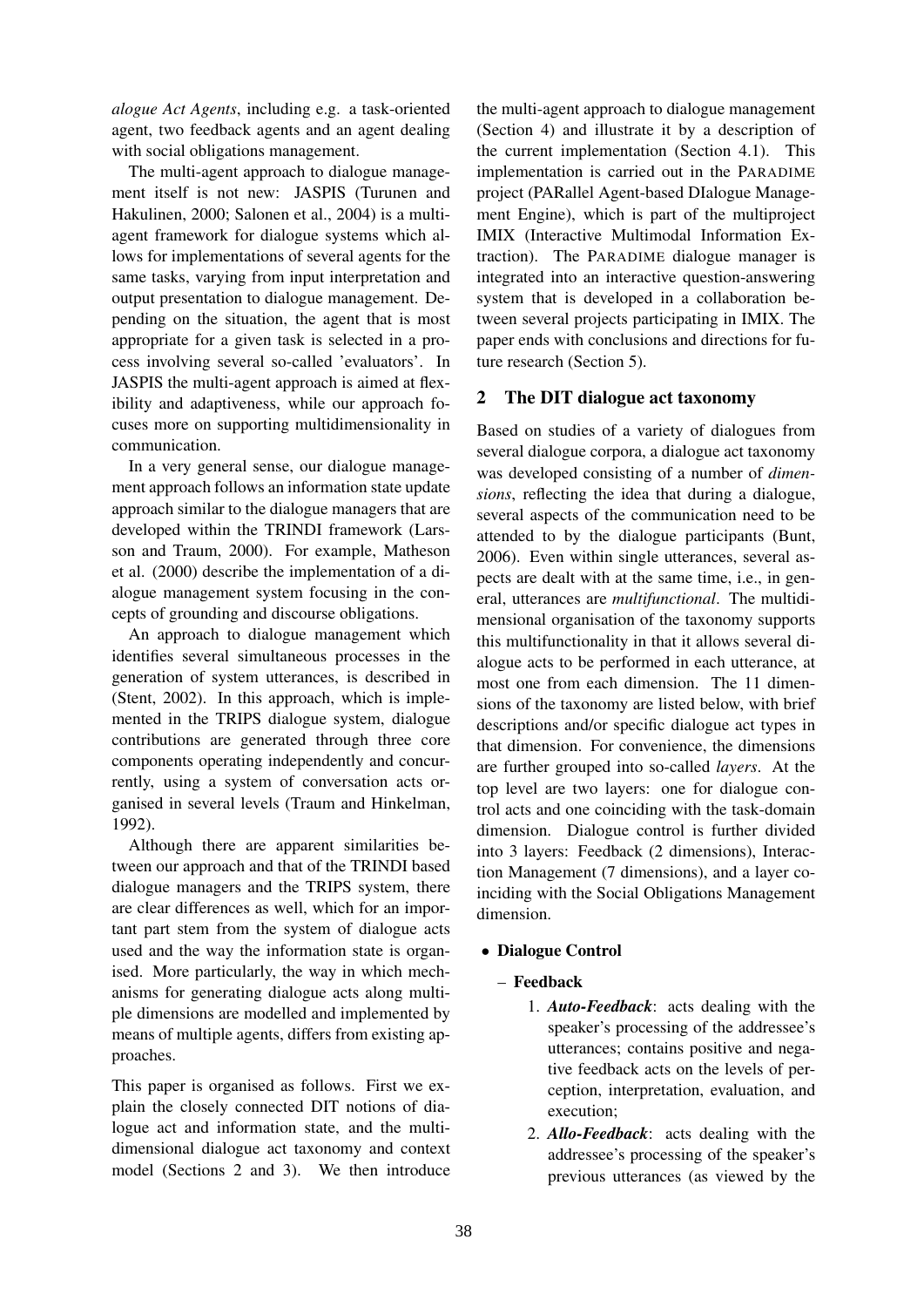speaker); contains positive and negative feedback-giving acts and feedback elicitation acts, both on the levels of perception, interpretation, evaluation, and execution;

## – Interaction management

- 3. *Turn Management*: turn accepting, giving, grabbing, keeping;
- 4. *Time Management*: stalling, pausing;
- 5. *Dialogue Structuring*: opening, preclosing, closing, dialogue act announcement;
- 6. *Partner Processing Management*: completion, correct-misspeaking;
- 7. *Own Processing Management*: error signalling, retraction, self-correction;
- 8. *Contact Management*: contact check, contact indication;
- 9. *Topic Management*: topic introduction, closing, shift, shift announcement;
- 10. *Social Obligations Management*: salutation, self-introduction, gratitude, apology, valediction;
- 11. *Task/domain*: acts that concern the specific underlying task and/or domain.

Formally, a dialogue act in DIT consists of a *Semantic Content* and a *Communicative Function*, the latter specifying how the information state of the addressee is to be updated with the former. A dialogue act in a particular dimension may have either a dimension-specific communicative function, or a *General-Purpose* communicative function with a *content type* (type of semantic content) in that dimension. The general-purpose communicative functions are hierarchically organised into the branches of Information Transfer and Action Discussion functions, Information Transfer consisting of information-seeking (e.g., WH-QUESTION, YN-QUESTION, CHECK) and information-providing functions (e.g., INFORM, WH-ANSWER, YN-ANSWER, CONFIRM), and Action Discussion consisting of commissives (e.g., OFFER, PROMISE, ACCEPT-REQUEST) and directives (e.g., INSTRUCT, REQUEST, DECLINE-OFFER).

The taxonomy is currently being evaluated in annotation experiments, involving several annotators and several dialogue corpora. Measuring inter-annotator agreement will give an indication of the usability of the taxonomy and annotation

scheme. A first analysis has resulted in promising scores (Geertzen and Bunt, 2006).

## 3 The DIT context model

The Information State according to DIT is represented by a Context Model, containing all information considered relevant for interpreting user utterances (in terms of dialogue acts) and generating system dialogue acts (leading to system utterances). The contents of the context model are therefore very closely related to the dialogue act taxonomy; in (Bunt and Keizer, 2005) it is argued that the context model serves as a formal semantics for dialogue annotation, such an annotation being a kind of underspecified semantic representation. In combination with additional general conceptual considerations, the context model has evolved into a five component structure:

- 1. *Linguistic Context*: linguistic information about the utterances produced in the dialogue so far (a kind of 'extended dialogue history'); information about planned system dialogue acts (a 'dialogue future');
- 2. *Semantic Context*: contains current information about the task/domain, including assumptions about the dialogue partner's information;
- 3. *Cognitive Context*: the current processing states of both participants (on the levels of perception, interpretation, evaluation, and task execution), as viewed by the speaker;
- 4. *Physical and Perceptual Context*: the perceptible aspects of the communication process and the task/domain;
- 5. *Social Context*: current communicative pressures.

In Figure 1, a feature structure representation of the context model is given, in which the five components have been specified in further detail. This specification forms the basis for the dialogue manager being implemented in the PARADIME project.

The Linguistic Context contains features for storing dialogue acts performed in the dialogue so far: *user utts* and *system utts*, having lists of dialogue act representations as values. It also has features for information about topics and conversational structure: *topic struct* and *conv state* respectively. Finally, there are two features that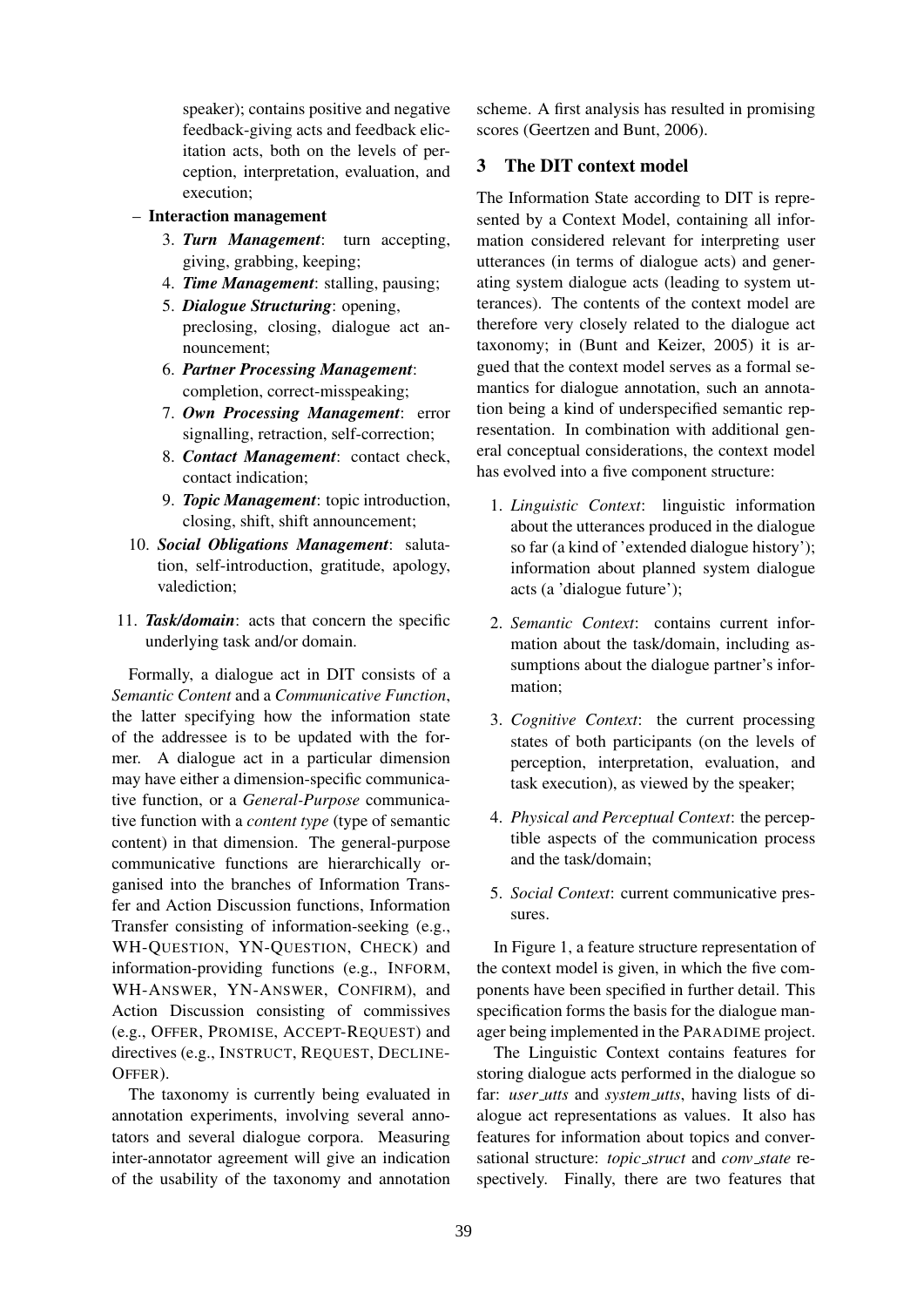| LingContext:    | $user\_utts: \langle last\_user\_dial\_act = uda_0, uda_{-1}, uda_{-2}, \ldots \rangle$<br>$system\_utts: \langle last\_system\_dial\_act = sda_0, sda_{-1}, sda_{-2}, \ldots \rangle$<br>$topic\_struct : \langle referents \rangle$<br>$conv\_state : opening body  closing$<br>$candidate\_dial\_acts : \ldots$<br>$dial\_acts\_pres: $ |  |  |
|-----------------|--------------------------------------------------------------------------------------------------------------------------------------------------------------------------------------------------------------------------------------------------------------------------------------------------------------------------------------------|--|--|
|                 | $task\_progress: comp\_\textit{quest}\_\textit{quest}\_\textit{q}a answ\_\textit{eval}\_\textit{user}\_\textit{sat}$<br>$\label{eq:semContext} \textit{SemContext}: \left[ \textit{user_info\_needs} : \langle \dots, \left[ \textit{question} : \dots \right] \rangle, \dots \rangle \right]$                                             |  |  |
|                 | $CogContext: \left[ \begin{array}{l} own\_proc\_state : [proc\_problem : perc int eval exec none] \\ partner\_proc\_state : [proc\_problem : perc int eval exec none] \end{array} \right]$                                                                                                                                                 |  |  |
| PhysPerContent: |                                                                                                                                                                                                                                                                                                                                            |  |  |
|                 |                                                                                                                                                                                                                                                                                                                                            |  |  |

Figure 1: Feature structure representation of the PARADIME context model.

are related to the actual generation of system dialogue acts: *candidate dial acts* stores the dialogue acts generated by the dialogue act agents, and *dial acts pres* stores combined dialogue acts for presentation as system output; in Section 4, this will be discussed in more detail.

The specification of the Semantic Context is determined by the character of the task-domain. In Section 4.1, the task-domain of interactive question-answering on encyclopedic medical information will be discussed and from that, the specification of the Semantic Context for this purpose.

The Cognitive Context is specified by means of two features, representing the processing states of the system (*own proc state*) and the user (*partner proc state*). Both features indicate whether or not a processing problem was encountered, and if so, on which level of processing this happened.

The Physical and Perceptual Context is considered not to be relevant for the current system functionality.

The Social Context is specified in terms of reactive and interactive pressures; the corresponding features indicate whether or not a pressure exists and if so, for which social obligations management act it is a pressure (e.g., *reactive pressures: grt* indicates a pressure for the system to respond to a greeting).

## 4 Dialogue Act Agents

Having discussed the dialogue act taxonomy and context model in DIT, we can now move on to the dialogue management approach that is also closely connected to these concepts. Having 11 dimensions of dialogue acts that each attend to a different aspect of communication, the generation of (system) dialogue acts should also happen along those 11 dimensions. As a dialogue act in a dimension can be selected independent of the other dimensions, we propose to divide the generation process over 11 *Dialogue Act Agents* operating in parallel on the information state of the system, each agent dedicated to generating dialogue acts from one particular dimension.

All of the dialogue act agents continuously monitor the context model and, if appropriate, try to generate candidate dialogue acts from their associated dimension. This process of monitoring and act generation is modelled through a triggering mechanism: if the information state satisfies the agent's *triggering conditions*, i.e., if there is a motivation for generating a dialogue act from a particular dimension, the corresponding agent gets triggered and tries to generate such a dialogue act. For example, the Auto-Feedback Agent gets triggered if a processing problem is recorded in the Own Processing State of the Cognitive Context. The agent then tries to generate a negative autofeedback act in order to solve the processing prob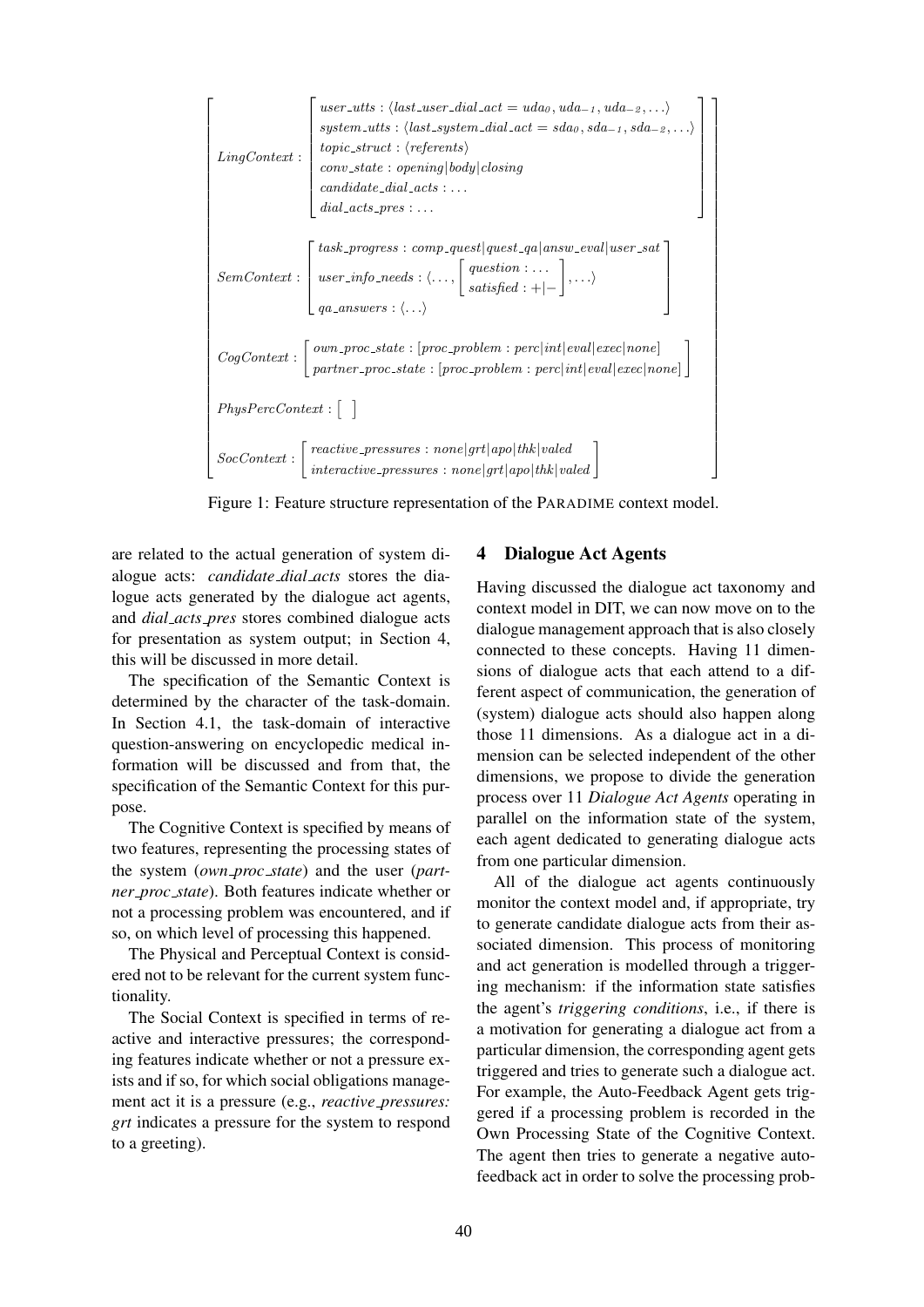lem (e.g., "Could you repeat that please?" or "Did you say 'five'?"). The Auto-Feedback Agent may also be triggered if it has reason to believe that the user is not certain that the system has understood a previous utterance, or simply if it has not given any explicit positive feedback for some time. In these cases of triggering, the agent tries to generate a positive auto-feedback act.

Hence the dialogue management process involves 11 dialogue act agents that operate in parallel on the context model. The dialogue acts generated by these agents are kept in the linguistic context as candidates. The selection of dialogue acts from different dimensions may happen independently, but for their order of performance and their combination, the relative importance of the dimensions at the given point in the dialogue has to be taken into account.

An additional *Evaluation Agent* monitors the list of candidates and decides which of them can be combined into a multifunctional system utterance for generation, and when. Some of the dialogue act candidates may have higher priority and should be generated at once, some may be stored for possible generation in later system turns, and some will already be implicitly performed through the performance of other candidate acts.

### 4.1 A dialogue manager for interactive QA

The current implementation of the PARADIME dialogue manager is integrated in an interactive question-answering (QA) system, as developed the IMIX multiproject. The task-domain at hand concerns encyclopedic information in the medical domain, in particular RSI (Repetitive Strain Injury). The system consists of several input analysis modules (ASR, syntactic analysis in terms of dependency trees, and shallow semantic tagging), three different QA modules that take selfcontained domain questions and return answers retrieved from several electronic documents with text data in the medical domain, and a presentation module that takes the output from the dialogue manager, possibly combining any QA-answers to be presented, into a multimodal system utterance.

The dialogue management module provides support for more interactive, coherent dialogues, in which problems can be solved about both communication and question-answering processes. In interaction with the user, the system should play the role of an Information Search Assistant (ISA).

This HCI metaphor posits that the dialogue system is not an expert on the domain, but merely assists the user in formulating questions about the domain that will lead to QA answers from the QA modules satisfying the user's information need (Akker et al., 2005).

In the context model for this dialogue manager, as represented by the feature structure in Figure 1, the Semantic Context has been further specified according to this underlying task. It contains a state variable for keeping track of the questionanswering process (the feature *task progress* with values to distinguish between the states of composing a self-contained question to send to the QA modules, waiting for the QA results in case a QAquestion has been sent, evaluating the QA results, and discussing the results with the user). Also, the Semantic Context keeps a record of user's information need, by means of a list *user info needs* of 'information need' specifications in terms of semantic descriptions of domain *questions* and whether or not these info-needs have been *satisfied*.

For the first version of the dialogue manager we have defined a limited system functionality, and following from that a simplified version of the dialogue act taxonomy. This simplification means for example that Social Obligations Management (SOM) and the various dimensions in the Interaction Management (IM) layer have been merged into one dimension, following the observation that utterances with a SOM function very often also have a function in the IM layer, especially in human-computer dialogue; see (Bunt, 2000b). Also several general-purpose communicative functions have been clustered into single types. Table 1 lists the dialogue acts that the dialogue act recogniser is able to identify from user utterances.

| GP                 | AUF            | <b>IM-SOM</b> |
|--------------------|----------------|---------------|
| <b>YN-Ouestion</b> | PosAutoFb      | Init-Open     |
| WH-Question        | NegAutoFb-Int  | Init-Close    |
| H-Ouestion         | NegAutoFb-Eval |               |
| Request            |                |               |
| Instruct           |                |               |

Table 1: Dialogue act types for interpreting user utterances.

Table 2 lists the dialogue acts that can be generated by the dialogue manager. Task-domain acts, generally answers to questions about the do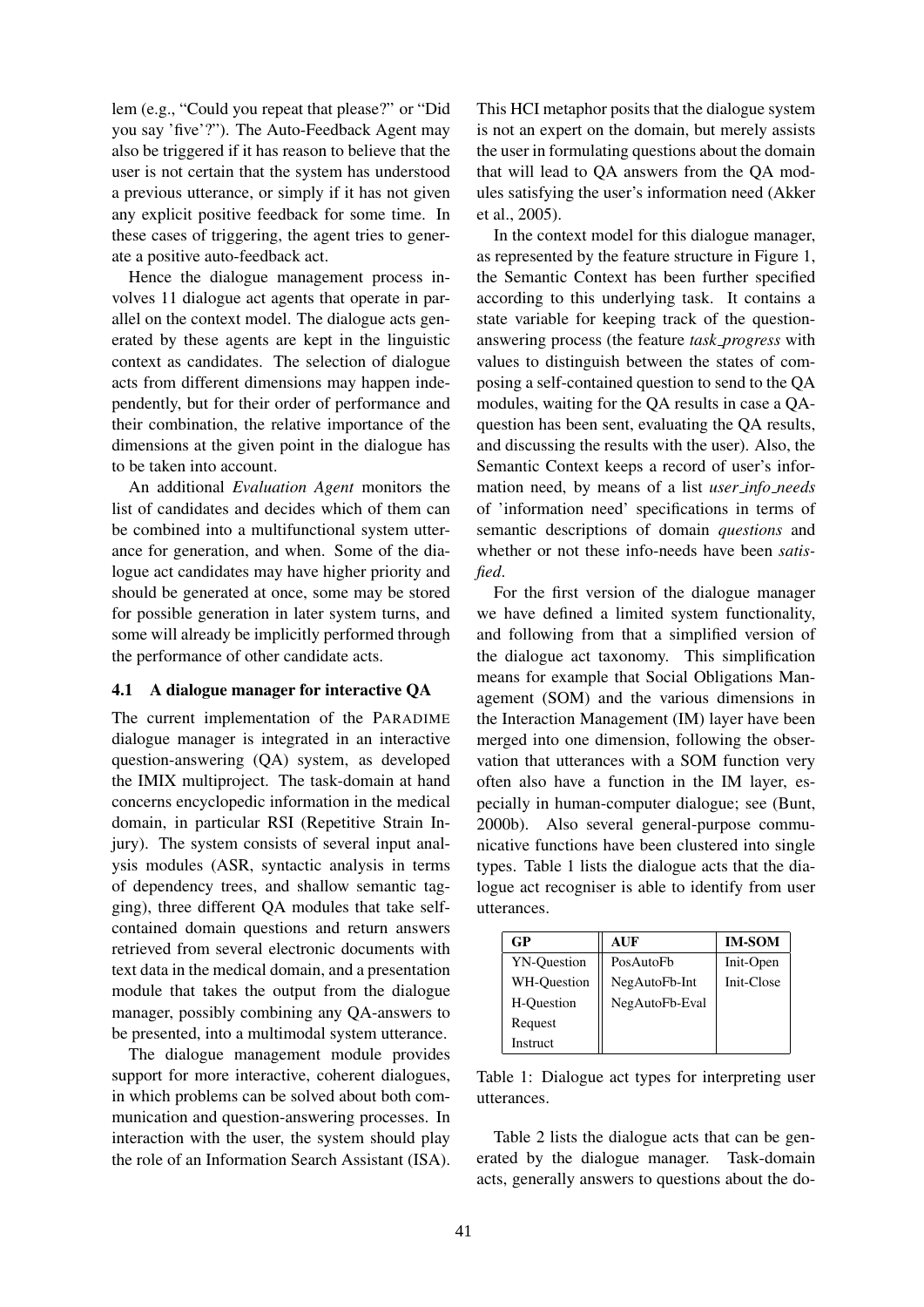main, consist of a general-purpose function (either a WH-ANSWER or UNC-WH-ANSWER; the latter reflecting that the speaker is uncertain about the information provided) with a semantic content containing the answers obtained from QA.

| AUF           | ALF       | <b>IM-SOM</b> |
|---------------|-----------|---------------|
| NegAutoFb-Int | Fb-Elicit | React-Open    |
| NegAutoFb-Exe |           | React-Close   |

Table 2: Dialogue act types for generating system responses.

The above considerations have resulted in a dialogue manager containing 4 dialogue act agents that operate on a slightly simplified version of the context model as specified in Figure 1: a *Task-Oriented (TO) Agent*, an *Auto-Feedback (AUF) Agent*, an *Allo-Feedback (AUF) Agent*, and an *Interaction Management and Social Obligations Management (IMSOM) Agent*. In addition, a (currently very simple) Evaluation Agent takes care of merging candidate dialogue acts for output presentation.

In Appendices A.1 and A.2, two example dialogues with the IMIX demonstrator system are given, showing system responses based on candidate dialogue acts from several dialogue act agents. The ISA metaphor is reflected in the system behaviour especially in the way in which QA results are presented to the user. In system utterances S2 and S3 in Appendix A.1, for example, the answer derived from the retrieved QA results is isolated from the first part of the system utterance, showing that the system has a neutral attitude concerning that answer.

### 4.1.1 The Task-Oriented Agent

The TO-Agent is dedicated to the generation of task-specific dialogue acts, which in practice involves ANSWER dialogue acts intended to satisfy the user's information need about the (medical) domain as indicated through his/her domain questions. The agent is triggered if a new information need is recorded in the Semantic Context. Once it has been triggered, the agent sends a request to the QA modules to come up with answers to a question asked, and evaluates the returned results. This evaluation is based on the number of answers received and the confidence scores of the answers; the confidence scores are also part of the output of the QA modules. If the QA did not find any answers or if the answers produced had confidence

scores that were all below some *lower threshold*, the TO-Agent will not generate a dialogue act, but write an execution problem in the Own Processing State of the Cognitive Context (which causes the Auto-Feedback Agent to be triggered, see Section 4.1.2; an example can be found in the dialogue in Appendix A.2). Otherwise, the TO-Agent tries to make a selection from the QA answers to be presented to the user. If this selection will end up containing extremely many answers, again, an execution problem is written in the Cognitive Context (the question might have been too general to be answerable). Otherwise, the selection will be included in an answer dialogue act, either a WHANSWER, or UNCWHANSWER (uncertain wh-answer) in case the confidence scores are below some *upper threshold*. System utterances S1 and S2 in the example dialogue in Appendix A.1 illustrate this variation. The selection is narrowed down further if there is a subselection of answers with confidences that are significantly higher than those of the other answers in the selection.

#### 4.1.2 The Auto-Feedback-Agent

The AUF-Agent is dedicated to the generation of auto-feedback dialogue acts. It currently produces negative auto-feedback acts on the levels of interpretation ("I didn't understand what you said"), evaluation ("I do not know what to do with this") and execution ("I could not find any answers to your question"). It may also decide to occasionally give positive feedback to the user. In the future, we would also like this agent to be able to generate articulate feedback acts, for example with the purpose of resolving reference resolution problems, as in:

- U: what is RSI?
- S: RSI (repetitive strain injury) is a pain or discomfort caused by small repetitive movements or tensions.
- U: how can it be prevented?
- S: do you mean 'RSI' or 'pain'?

### 4.1.3 The Allo-Feedback Agent

The *ALF-Agent* is dedicated to the generation of allo-feedback dialogue acts. For example, it may generate a feedback-elicitation act if it has reason to believe that the user might not be satisfied with an answer ("Was this an answer to your question?").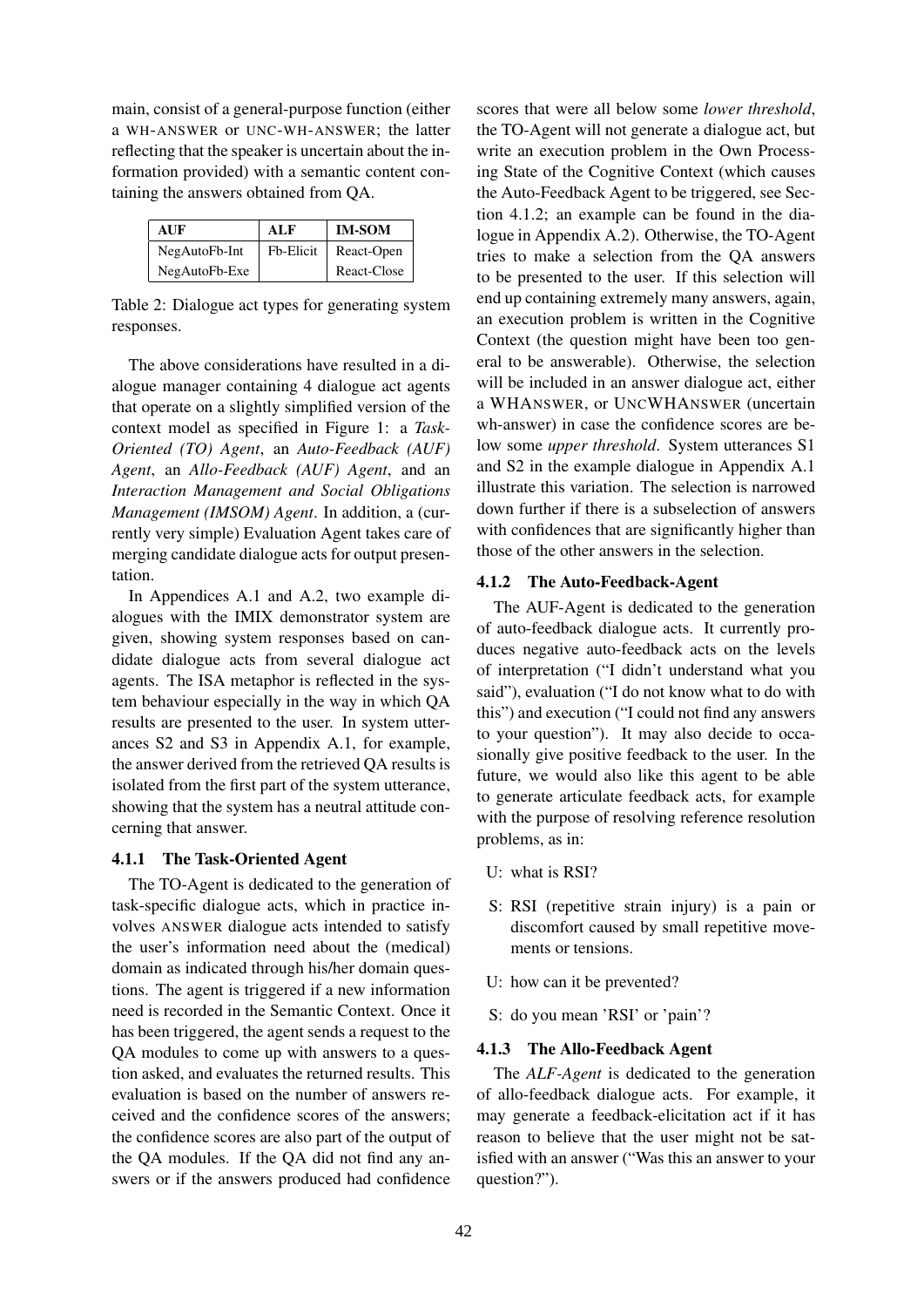## 4.1.4 Interaction Management and Social Obligations Management Agent

The *IM-SOM Agent* is dedicated to the generation of social obligations management acts, possibly also functioning as dialogue structuring acts (opening resp. closing a dialogue through a greeting resp. valediction act). It gets triggered if communicative pressures are recorded in the Social Context. Currently it only responds to reactive pressures as caused by initiative greetings and goodbyes. The example dialogues in Appendices A.1 and A.2 illustrate this type of social behaviour.

## 4.1.5 Multi-agent Architecture of the Dialogue Manager

In Figure 2, a schematic overview of the multiagent dialogue manager is given. It shows the context model with four components (for now, the Physical and Perceptual Context is considered to be of minor importance and is therefore ignored), a set of dialogue act agents, and an Evaluation Agent. The dialogue act agents each monitor the context model and may be triggered if certain conditions are satisfied. The TO-agent may also write to the Cognitive Context (particularly in case of execution problems). All agents may construct a dialogue act and write it in the candidates list in the Linguistic Context. The Evaluation Agent monitors this candidates list and selects one or more dialogue acts from it for presentation as system output. In this way, a control module may decide to take this combination of dialogue act for presentation *anytime* and send it to the presentation module to produce a system utterance.

With this initial design of a multi-agent dialogue manager, the system is able to support multifunctional output. The beginning of the example dialogue in Appendix A.1 illustrates multifunctionality, both in input interpretation and output generation. The system has recognised two dialogue acts in processing U1 (a conventional opening and a domain question), and S1 is generated on the basis of two candidate dialogue acts generated by different dialogue act agents: the IM-SOM-Agent (generated the react-greeting act) and the TO-Agent (generated the answer act).

## 5 Conclusions and future work

We have presented a dialogue management approach supporting the generation of multifunc-



Figure 2: Architecture of the PARADIME dialogue manager.

tional utterances. The approach builds on a dialogue theory involving a multidimensional dialogue act taxonomy and an information state on which the dialogue acts operate. Several dialogue acts from different dimensions are generated by dialogue act agents associated with these dimensions, and can thus be combined into multifunctional system utterances.

A first implementation of a dialogue manager following this multi-agent approach has been integrated into an interactive QA system and supports a limited range of dialogue acts from the DIT taxonomy, both for interpreting user utterances and generating system utterances. The system is able to attend to different aspects of the communication simultaneously, involving reactive social behaviour, answering domain questions and giving feedback about utterance interpretation and the question-answering process.

Future development will involve extending the range of dialogue acts to be covered by the dialogue manager, for a part following from the definition of an extended system functionality, and consequently, extending the set of dialogue act agents. This also has consequences for the Evaluation Agent: the process of combination and selection will be more complex if more dialogue act types can be expected and if the dialogue acts have a semantic content that is more than just a collection of QA-answers.

In terms of system functionality we aim at sup-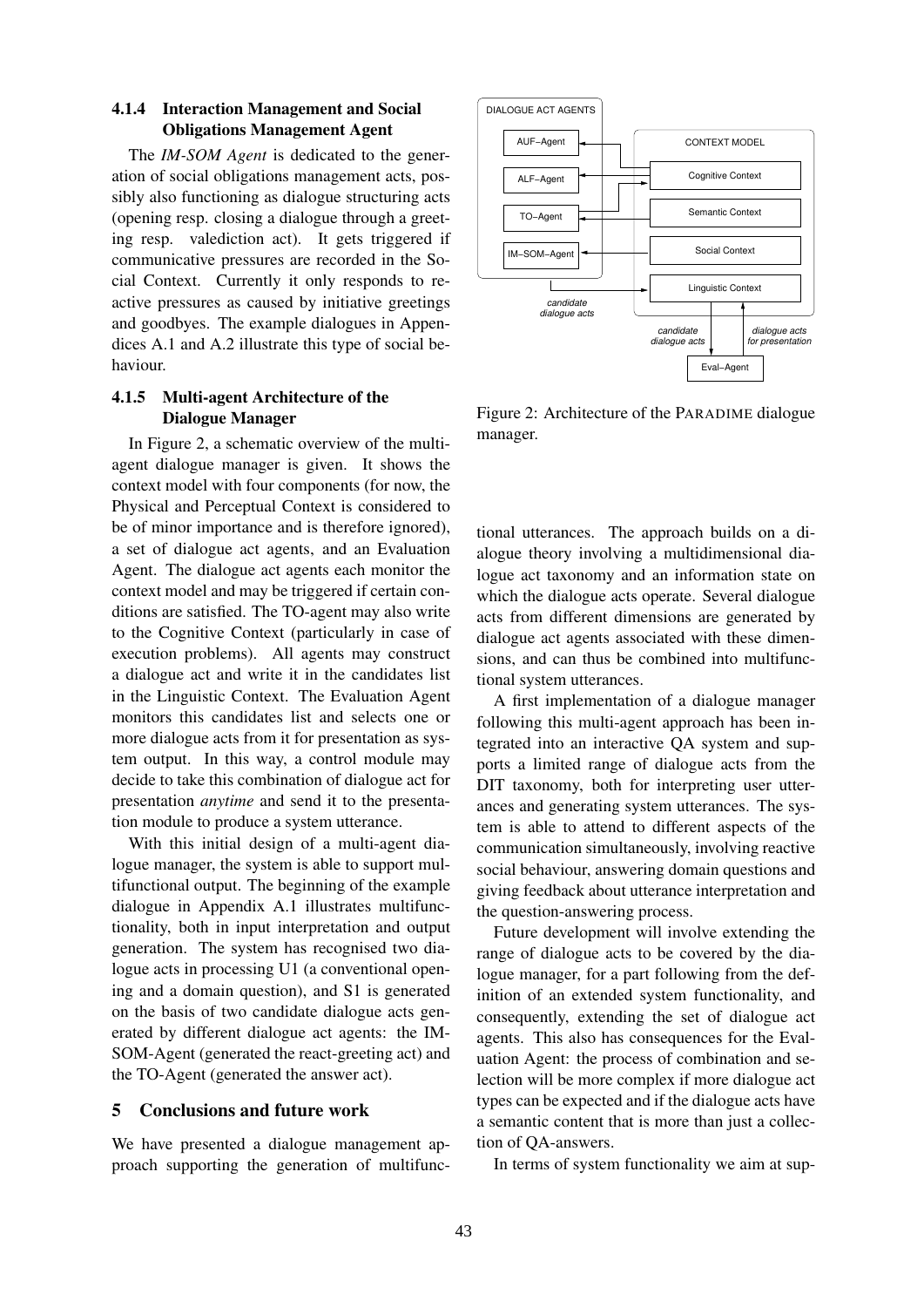port for generating *articulate feedback*, i.e., feedback acts that are not merely signalling processing success or failure, but (in case of negative feedback) also contain a further specification of the processing problem at hand. For example, the system may have encountered problems in processing certain parts of a user utterance, or in resolving an anaphor; then it should be able to ask the user a specific question in order to obtain the information required to solve the processing problem (see the example in Section 4.1.2). The articulate feedback acts may also involve dealing with problems in the question answering process, where the system should be able to give specific instructions to the user to reformulate his question or give additional information about his information need.

In addition to supporting generation of articulate feedback acts, we also aim at dialogues between user and system that are more coherent and natural, i.e., the system should be more aware of the conversational structure, and display more refined social behaviour. Not only should it generate simple reactions to greetings, apologies, and goodbyes; it should also be able to generate initiative social acts, for example, apologies after several cases of negative auto-feedback.

The extended set of dialogue acts will also lead to an extended context model. Related to the context model and updating mechanism is ongoing work on belief dynamics and grounding in DIT (Morante and Bunt, 2005). The defined mechanisms for the creation, strengthening, adoption, and cancelling of beliefs and goals in the context model are currently being implemented in a demonstrator tool and will also be integrated in the information state update mechanism of the PARADIME dialogue manager.

### Acknowledgement

This work is part of PARADIME (Parallel Agentbased Dialogue Management Engine), which is a subproject of IMIX (Interactive Multimodal Information eXtraction), a multiproject on Dutch language and speech technology, funded by the Dutch national science foundation (NWO).

We would like to thank the reviewers for their valuable comments, which really helped us to improve our paper.

#### References

- R. op den Akker, H. Bunt, S. Keizer, and B. van Schooten. 2005. From question answering to spoken dialogue: Towards an information search assistant for interactive multimodal information extraction. In *Proceedings of the 9th European Conference on Speech Communication and Technology, Interspeech 2005*, pages 2793–2796.
- H. Bunt and S. Keizer. 2005. Dialogue semantics links annotation to context representation. In *Joint TALK/AMI Workshop on Standards for Multimodal Dialogue Context*. http://homepages.inf. ed.ac.uk/olemon/standcon-SOI.html.
- H. Bunt. 1996. Dynamic interpretation and dialogue theory. In M.M. Taylor, F. Néel, and D.G. Bouwhuis, editors, *The Structure of Multimodal Dialogue, Volume 2*, pages 139–166. John Benjamins.
- H. Bunt. 2000a. Dialogue pragmatics and context specification. In H. Bunt and W. Black, editors, *Abduction, Belief and Context in Dialogue*, Studies in Computational Pragmatics, pages 81–150. John Benjamins.
- H. Bunt. 2000b. Non-problems and social obligations in human-computer conversation. In *Proceedings of the 3rd International Workshop on Human-Computer Conversation*, pages 36–41.
- H. Bunt. 2006. Dimensions in dialogue act annotation. In *Proceedings Fifth International Conference on Language Resources and Evaluation (LREC 2006)*.
- J. Geertzen and H. Bunt. 2006. Measuring annotator agreement in a complex hierarchical dialogue act annotation scheme. In *7th SIGdial Workshop on Discourse and Dialogue*.
- S. Larsson and D. Traum. 2000. Information state and dialogue management in the TRINDI dialogue move engine toolkit. *Natural Language Engineering: Special Issue on Best Practice in Spoken Language Dialogue Systems*, 6(3–4):323–340.
- C. Matheson, M. Poesio, and D. Traum. 2000. Modeling grounding and discourse obligations using update rules. In *Proceedings of the First Annual Meeting of the North American Chapter of the ACL*.
- R. Morante and H. Bunt. 2005. Micro-analysis of the belief transfer in information dialogues. In C. Gardent and B. Gaiffe, editors, *DIALOR'05 Proceedings of the Ninth Workshop on the Semantics and Pragmatics of Dialogue*, pages 135–138.
- E.P. Salonen, M. Hartikainen, M. Turunen, J. Hakulinen, and J.A. Funk. 2004. Flexible dialogue management using distributed and dynamic dialogue control. In *Proceedings of ICSLP 2004*.
- A.J. Stent. 2002. A conversation acts model for generating spoken dialogue contributions. *Computer*